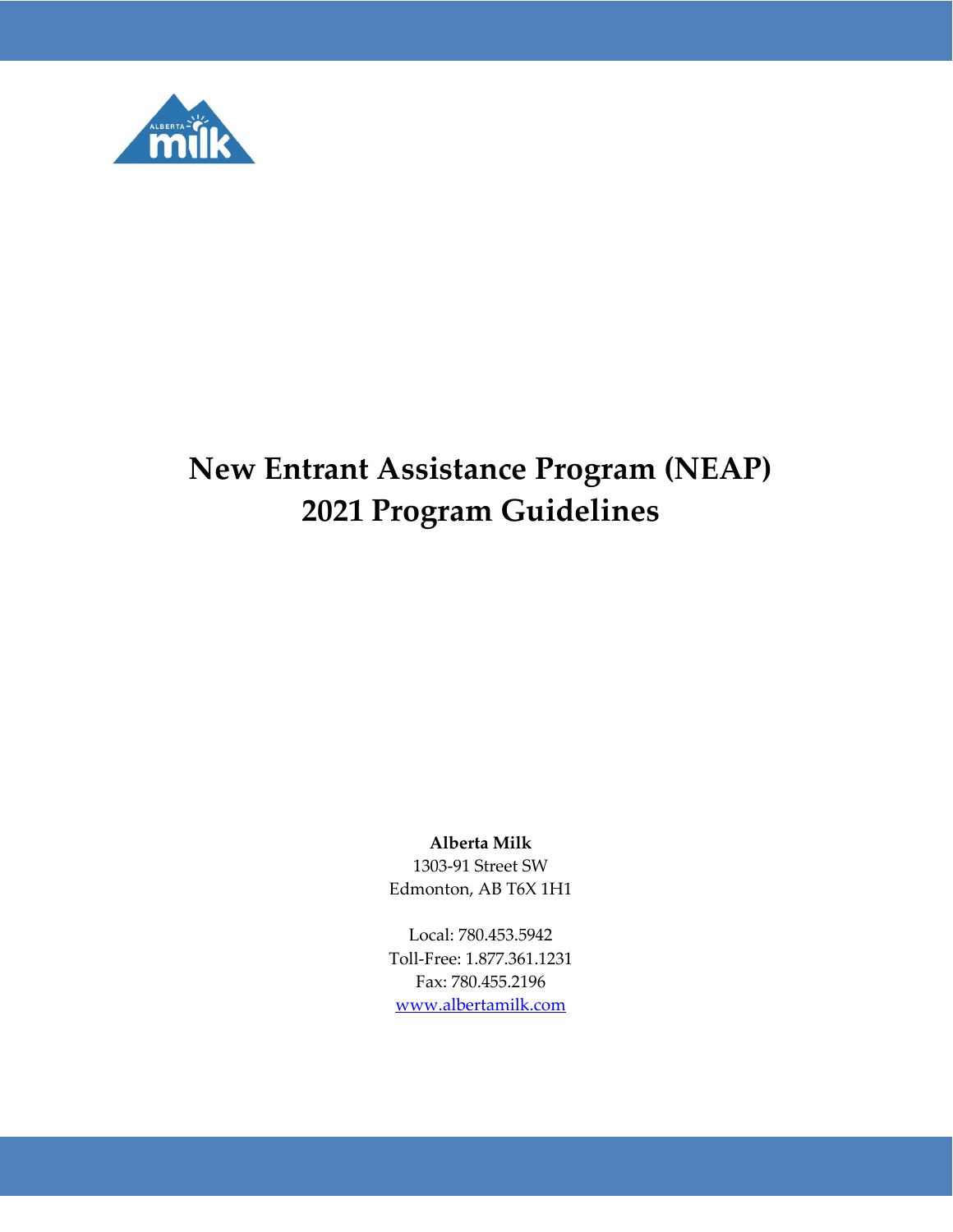#### **New Entrant Assistance Program (NEAP)**

The goal of Alberta Milk's New Entrant Assistance Program (NEAP) is to assist passionate, knowledgeable individuals and families to enter the dairy industry. This program provides successful applicants with loaned quota for a specified period to assist them in establishing a viable and sustainable dairy farm.

The criteria for being accepted into this program includes a combination of need for assistance and the likelihood that the applicant will be a successful, long-term participant in the dairy industry after the assistance provided by this program has expired.

Application period for the NEAP is open annually from January 1st to March 31st. The following are the Guidelines for Alberta Milk's NEAP:

- 1. Once an applicant is accepted into the NEAP, the successful applicant has up to one year to become a licensed dairy producer in Alberta, to purchase quota, and to begin shipping milk. If the successful applicant does not achieve these milestones within one year, they will cease to be a part of this program, and thus will cease to be eligible for the benefits that the NEAP confers. If the successful applicant achieves these milestones within one year, they will be referred to as a New Entrant.
- 2. New Entrants are required to purchase quota either through the Alberta Milk Quota Exchange or the Going Concern / New Producer Establishment Transfer options. Going Concern / New Producer Establishment transfers from Family members are not allowed. All other conditions as defined in the Producer Policy Handbook concerning the Going Concern / New Producer Establishment Transfer still apply.
- 3. A New Entrant who wishes to use the Going Concern / New Producer Establishment Transfer option to acquire quota must satisfactorily demonstrate to Alberta Milk that there is full separation of ownership of the quota from the current owner(s) of the quota.
- 4. The non-saleable NEAP loaned quota is assignable to financial institutions for the purpose of security, subject to approval by Alberta Milk, with the following specific conditions to apply to the assignee's ownership and disposal of the non-saleable quota:
	- a. the non-saleable NEAP loaned quota must be treated as a 'last resort' asset seizure, and only if all other recourses have been attempted; and
	- b. Seized non-saleable NEAP loaned quota must be disposed of by the assignee on the Alberta Milk Quota Exchange.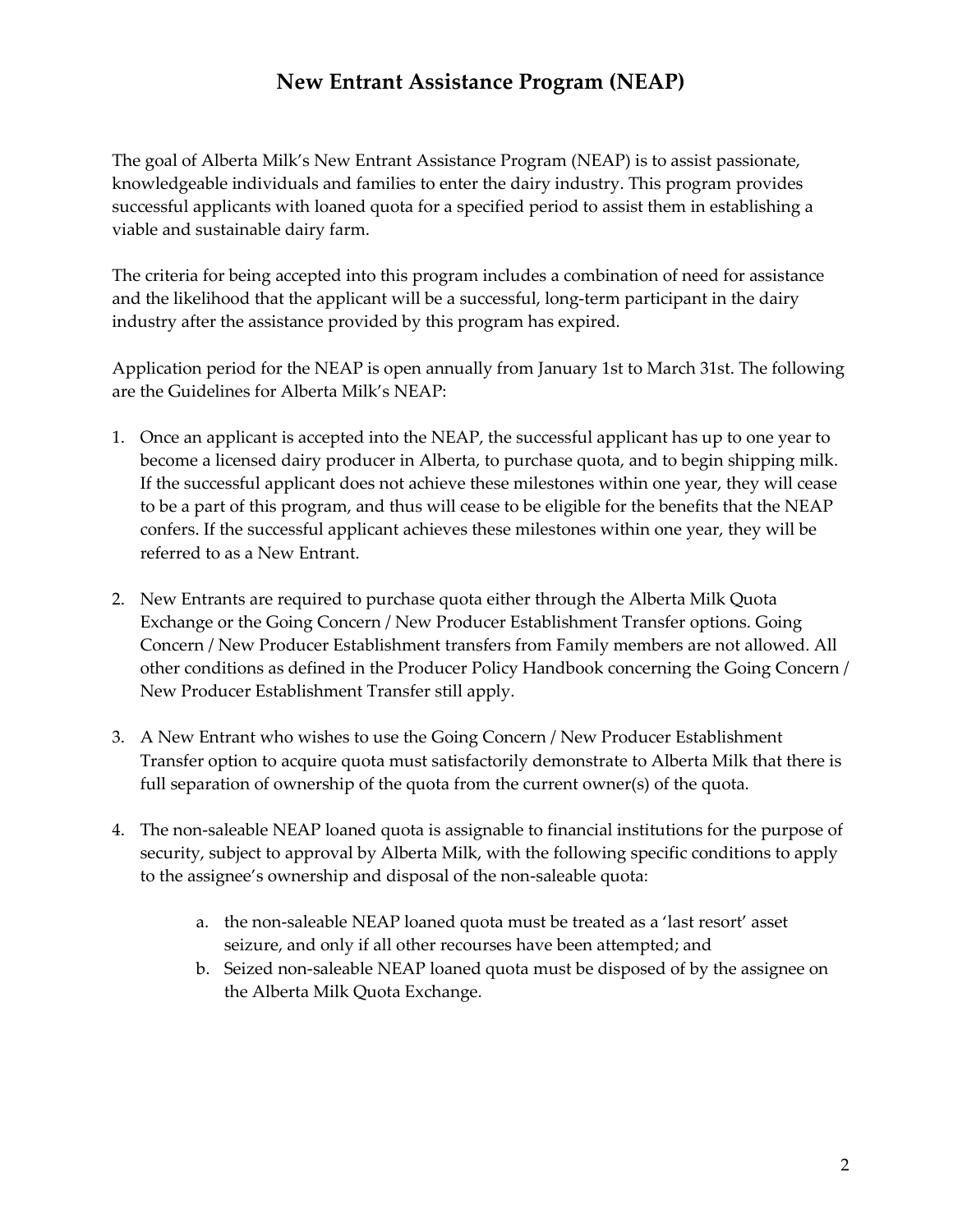- 6. The NEAP non-saleable quota will be treated as owned quota for the purpose of production management.
- 7. Beginning in the month that the New Entrant begins shipping milk, the New Entrant will be provided a quota loan by Alberta Milk. The official entry date into the program for the New Entrant is the  $1<sup>st</sup>$  day of the month in which the New Entrant begins receiving the quota loan.
- 8. The New Entrant will receive 2 kg/day of loaned quota for every 1 kg/day of quota they own, up to a maximum quota loan of 25 kg/day. If, at any point, a New Entrant decides to sell quota and the quota they own drops below half of their maximum quota loan eligibility, the quota loan will be reduced to be proportional to their quota holdings. If a New Entrant's owned quota drops below half of their maximum loan eligibility because of a negative quota adjustment, their quota loan will be maintained at the level it was prior to the negative quota adjustment.
- 9. The maximum quota loan will be 25 kg/day for the first ten years. Beginning in the eleventh year, the maximum quota loan will be reduced at a rate of 10% per year. At the end of the nineteenth year, the quota loan ends, marking the end of participation in the NEAP for the New Entrant. The first year begins on the official entry date for the New Entrant.

| <b>Beginning of</b><br><b>NEAP Year</b> | Percent of the 25kg max<br><b>NEAP loan allowed</b> | <b>Max NEAP loan</b><br>(kg/day) |
|-----------------------------------------|-----------------------------------------------------|----------------------------------|
| 1 to 10                                 | 100%                                                | 25.00                            |
| 11                                      | 90%                                                 | 22.50                            |
| 12                                      | 80%                                                 | 20.00                            |
| 13                                      | 70%                                                 | 17.50                            |
| 14                                      | 60%                                                 | 15.00                            |
| 15                                      | 50%                                                 | 12.50                            |
| 16                                      | 40%                                                 | 10.00                            |
| 17                                      | 30%                                                 | 7.50                             |
| 18                                      | 20%                                                 | 5.00                             |
| 19                                      | 10%                                                 | 2.50                             |
| 20                                      | 0%                                                  | 0.00                             |

- 10. The maximum amount of quota a New Entrant may hold while receiving a quota loan from the NEAP is 100 kg/day.
	- a. Effective August 1, 2016, global quota increases issued by the Alberta Milk Board will apply to a New Entrant's owned quota as well as their loaned quota.
	- b. Only the original 25 kg of loaned quota will be returned to the Board when participants exit the program. This implies whatever quota increases a participant receives on their loaned quota automatically becomes part of their owned quota.
	- c. The 100 kg upper limit will be waived if a New Entrant's Total Quota holdings (i.e., loaned + owned quota) exceed 100 kg/day as a result of a global quota increase.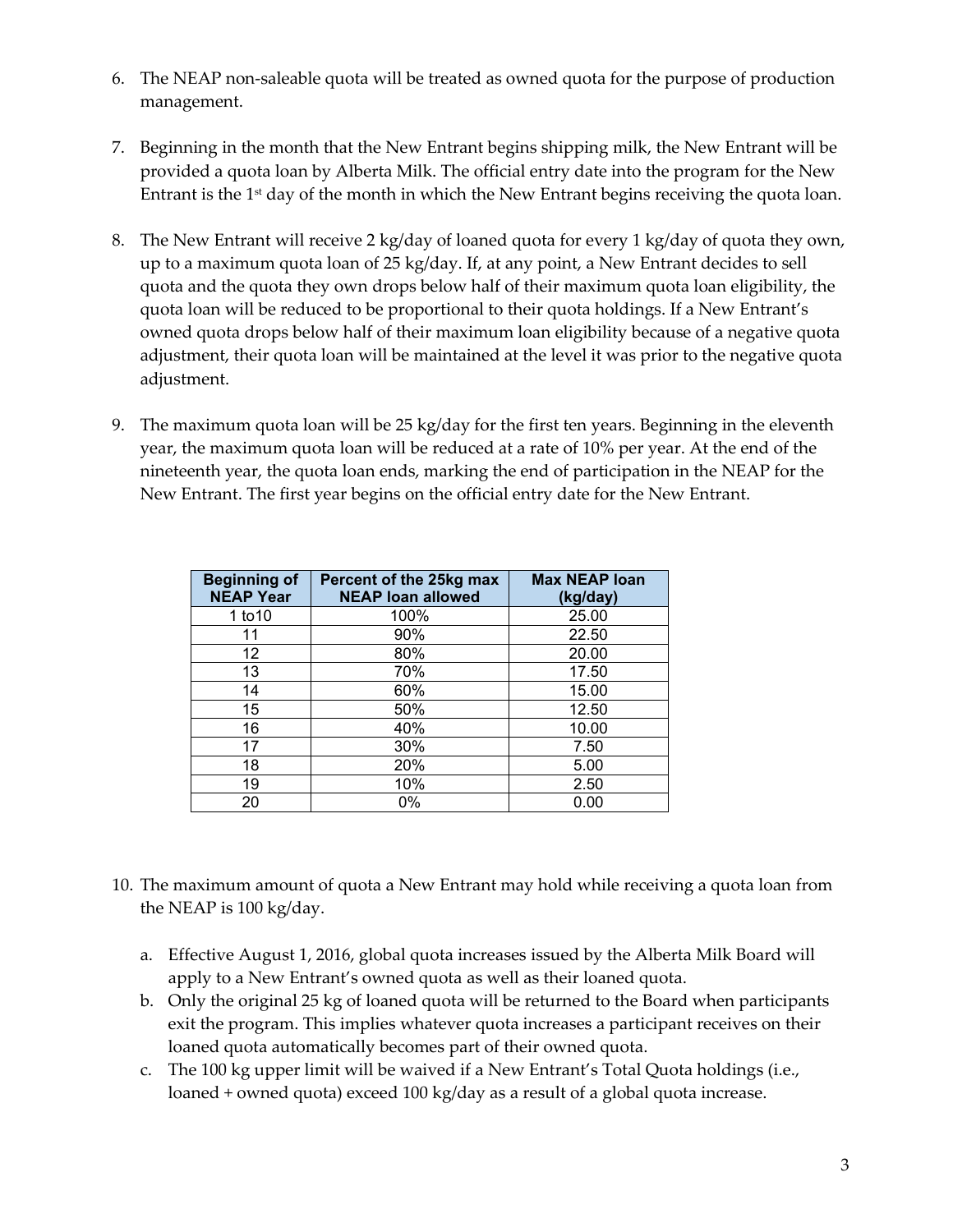- d. If a New Entrant purchases quota and this causes their Total Quota holdings to exceed their eligible upper limit, their loaned quota will be reduced such that their Total Quota holdings is equal to their eligible upper limit, until the quota loan reaches zero.
- e. If a New Entrant is receiving a quota loan less than their full quota loan eligibility due to a prior quota purchase, their full quota loan can be restored if a negative quota adjustment or quota sale would cause the farm to drop below 100 kg/day.
- 11. The following restrictions are placed on participants of the NEAP:
	- a. New Entrants are not permitted to sell underproduction credits.
	- b. New Entrants are not permitted to transfer quota using the Family Transfer option.
	- c. New Entrants are not permitted to form a partnership of any type, and the quota loan is non-transferrable. The only exceptions to this restriction are that the New Entrants may incorporate their farm, as long as the shares continue to be held exclusively by the original applicants; and that the New Entrants may include their spouse as a joint owner or signing authority on either an incorporated or unincorporated farm.
- 12. New Entrants have the option of exiting the NEAP at any time by submitting a request in writing to Alberta Milk. New Entrants are not permitted to re-enter the NEAP after they have exited.
- 13. New Entrants must remain in good standing with Alberta Milk in order to remain eligible for the NEAP quota loan.
- 14. A maximum of three New Entrants will be selected to enter the NEAP each year.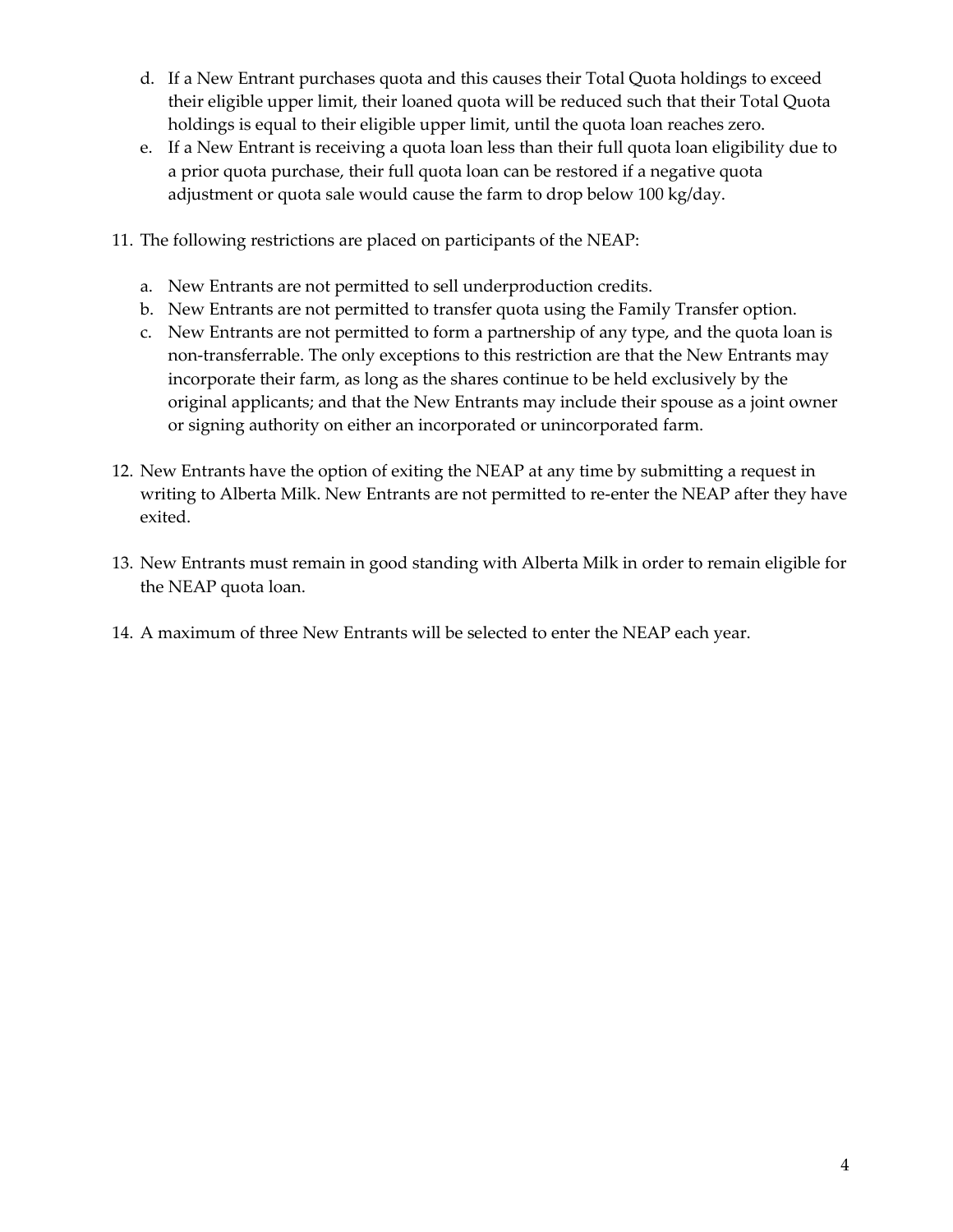## **Application Requirements**

- 1. The applicant(s) must each be a Canadian citizen or permanent resident.
- 2. The applicant(s) must each have been a resident of Alberta for at least one year prior to the application deadline and must have each filed at least one personal Alberta tax return.
- 3. The applicant(s) must each be 18 years of age or older.
- 4. The applicant(s) cannot have been licensed dairy farmers or owned a dairy farm at any location in Canada, at any time.
- 5. The applicant(s) must provide a Description of Operations, which outlines who the applicant(s) are, what their vision for their dairy farm is, what their management plan is, and who their mentor(s) will be.
- 6. The applicant(s) must provide a Description of Facilities, which outlines the ownership of, or lease agreement with a minimum eight-year duration for a location, for the dairy farm, and a detailed plan for dairy facilities.
- 7. The applicant(s) must provide a detailed Two-Year Business Plan for the dairy farm, including projected cash flow statements and projected financial statements, to demonstrate that the farm will be viable in the short-term. It is recommended, but not required, that the business plan be verified or prepared by an accountant or agricultural business consultant to confirm that the business plan is viable and that the dairy farm could be profitable.
- 8. The applicant(s) must provide a basic Ten-Year Business Plan for the dairy farm, to set targets and milestones, and to provide financial projections that demonstrate that the dairy farm will be viable in the long-term. The applicant(s) fully understand (s) that their long-term plan must accommodate the purchase of quota to replace the loan as it is clawed back starting in year eleven.
- 9. The applicant(s) must provide a detailed Risk Mitigation Plan, including a list of expected risks to the dairy farm, and the strategies that will be applied to mitigate each risk.
- 10. The applicant(s) must provide a signed Conditional Letter of Approval from a Financial Institution indicating that the financial institution is satisfied with the business plan and agrees to finance the dairy farm as described in the business plan.
- 11. The applicants(s) must complete and sign the Application Form.
- 12. All applications must be completed and submitted to Alberta Milk by March 31st, each year.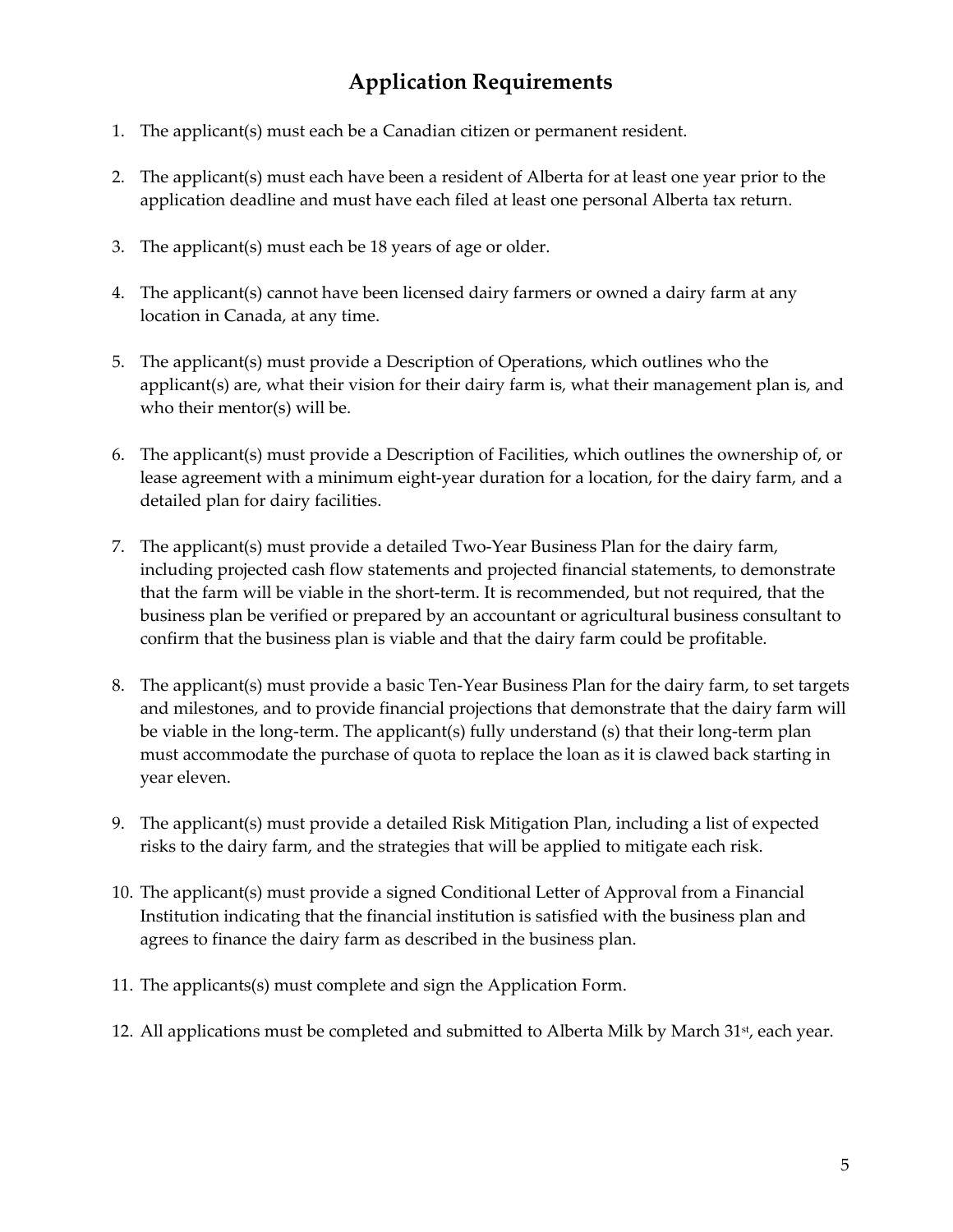## **Application and Selection Criteria**

To be considered complete, an application must contain the following: a completed Application Form, a Description of Operations, a Description of Facilities, a detailed Two-Year Business Plan, a basic Ten-Year Business Plan, a Risk Mitigation Plan, and a Signed Conditional Letter of Approval from a Financial Institution.

The Description of Operations must answer the following questions:

- Who are you?
- Why do you want to be a dairy farmer?
- What is your long-term vision for your dairy farm?
- What relevant experience, education, or expertise do you possess?
- Who will mentor you in the dairy industry?
- Who will be involved in the day-to-day operations of your dairy farm, and what will they be doing?
- Who will be involved in your dairy farm to help to enhance your management practices?
- Which information management systems will you employ to improve your management practices (CanWest DHI, Alberta Dairy Cost Study, etc.)?
- Do you participate in any agricultural or non-agricultural enterprises that are likely to make it easier to enter, or prosper in, the dairy industry?
- Will you have any other income sources while you are starting your dairy farm?

The Description of Facilities must provide the following information:

- A description of the dairy farm, dairy infrastructure, dairy equipment, and a detailed diagram of the barn, milk house, and all other required facilities
- If you own a location for your dairy farm, include documentation of the ownership of that location
- If you will be leasing a location for your dairy farm, include a minimum of eight-year lease agreement for the proposed dairy farm location
- Reasonable assurance that the farm will meet National Resource Conservation Board (NRCB) guidelines and will not be at odds with any municipal development plans or other development restrictions

The Two-Year Business Plan must provide the following information:

- The expected start date of production
- The balance sheet at the start date, indicating initial assets and liabilities
- A breakdown of the projected operating costs for the first two years of operation
- A breakdown of the projected capital costs for the first two years of operation
- Projected monthly cash flow statements for the first two years of operation
- Projected annual income statements for the first two years of operation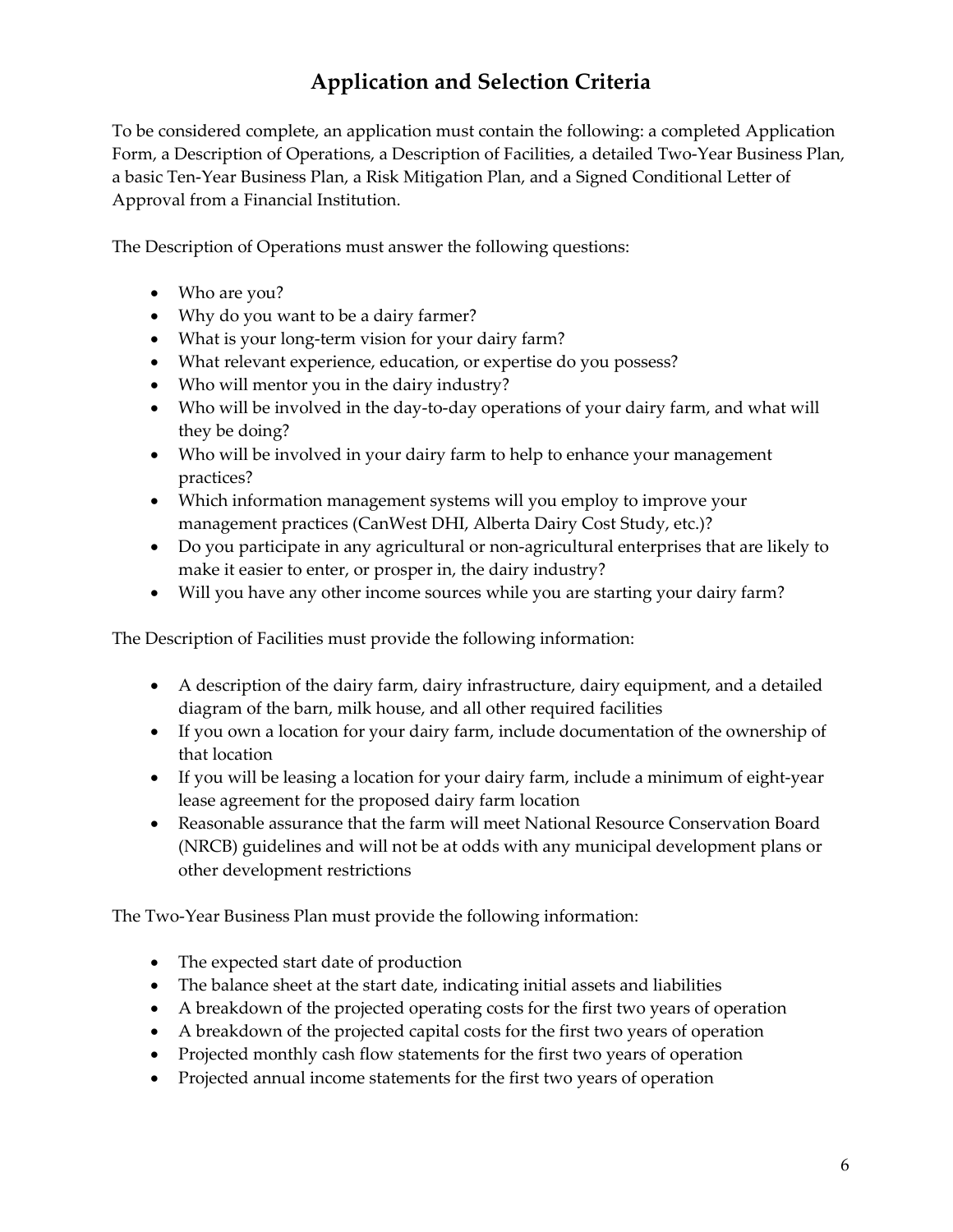The Ten-Year Business Plan must provide the following information:

- Long-term farm size projections, expected major capital expenditures, planned quota purchase timelines, and a long-term vision for the farm
- Long-term projections of costs and revenues

The Risk Mitigation Plan must provide the following information:

- A list of potential risks to the viability or stability of the farm
- A rating of the magnitude each risk, the probability of each risk, and potential impact to the dairy farm of each risk
- A plan and/or procedure that will be implemented to minimize the probability of, and/or impact of, each identified risk

The Signed Conditional Letter of Approval from a Financial Institution must provide the following information:

• It must indicate that the lender has read the business plan that is being submitted in its entirety and indicate that the lender agrees to finance the proposed dairy farm as outlined in the business plan, upon the applicant's acceptance into the NEAP.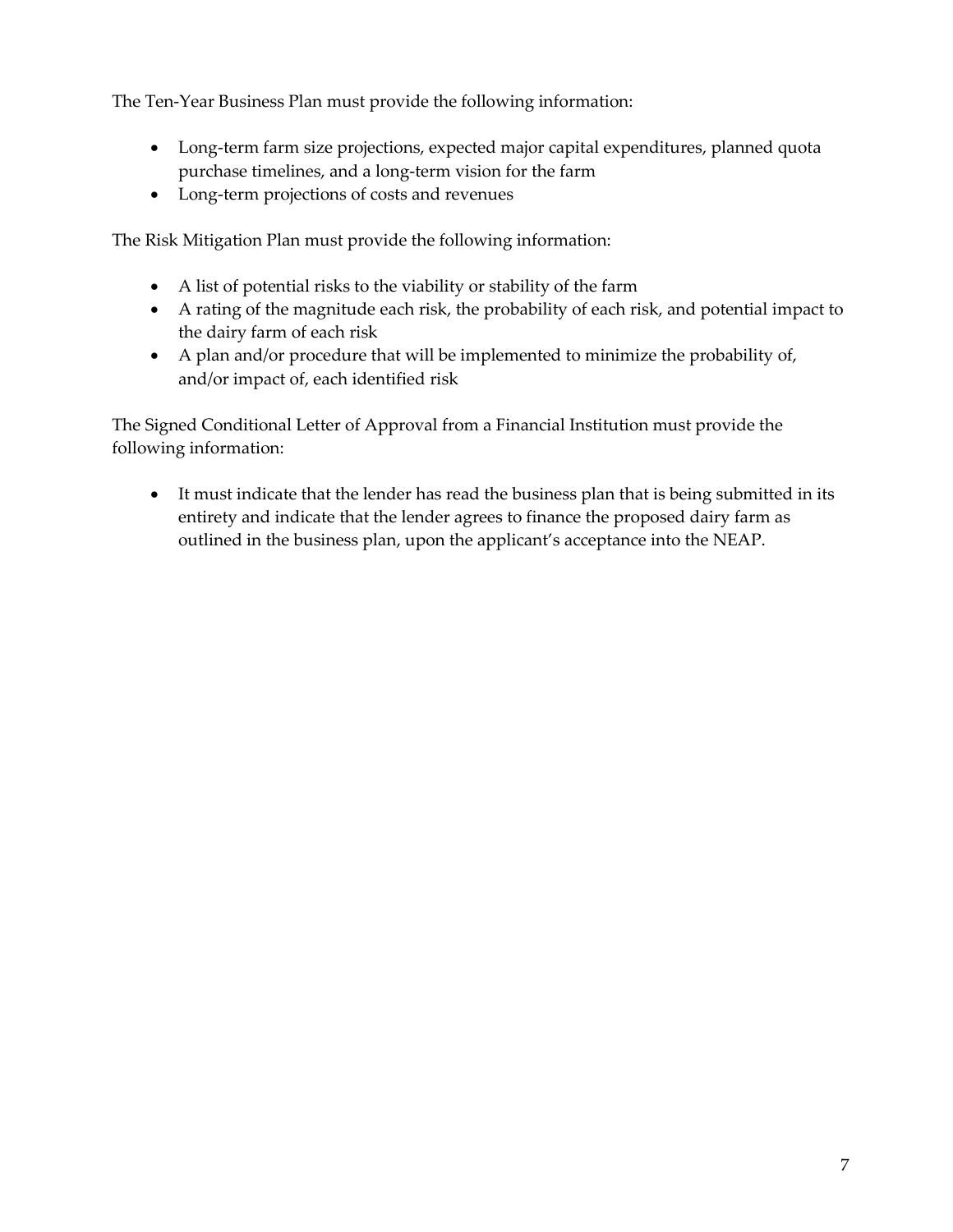#### **Application Review Procedure**

- 1. All applications submitted will be reviewed by Alberta Milk staff to ensure that each of the applicants, and their applications, meet the requirements of the NEAP.
- 2. An evaluation process to assess the applications may take place, at the discretion of the General Manager of Alberta Milk, to determine which applications will be provided to the Selection Committee. If this evaluation process is required, only the applicants deemed to be the most likely to be accepted into the NEAP will be invited to meet with the Selection Committee. The outcomes of this evaluation process are final and cannot be appealed.
- 3. The Selection Committee will review the applications provided to them and will interview the associated applicants. These applicants should be prepared to answer questions about themselves and their applications and should be prepared to provide additional information about their proposed farms.
- 4. After interviewing these applicants, the Selection Committee will make decisions as to which applicants are accepted into this program (if any) and which applicants are not (if any). The decisions of the Selection Committee are final and cannot be appealed.
- 5. Once the successful applicants are determined, all applicants will be contacted by phone by Alberta Milk staff regarding the outcome of their application. A formal letter will be sent to the successful applicants that will outline the next steps to take towards becoming a licensed dairy producer in Alberta, and who the successful applicant will need to contact to do so.
- 6. Unsuccessful applicants who wish to apply for the program again in future years need to submit a new application each year that they apply.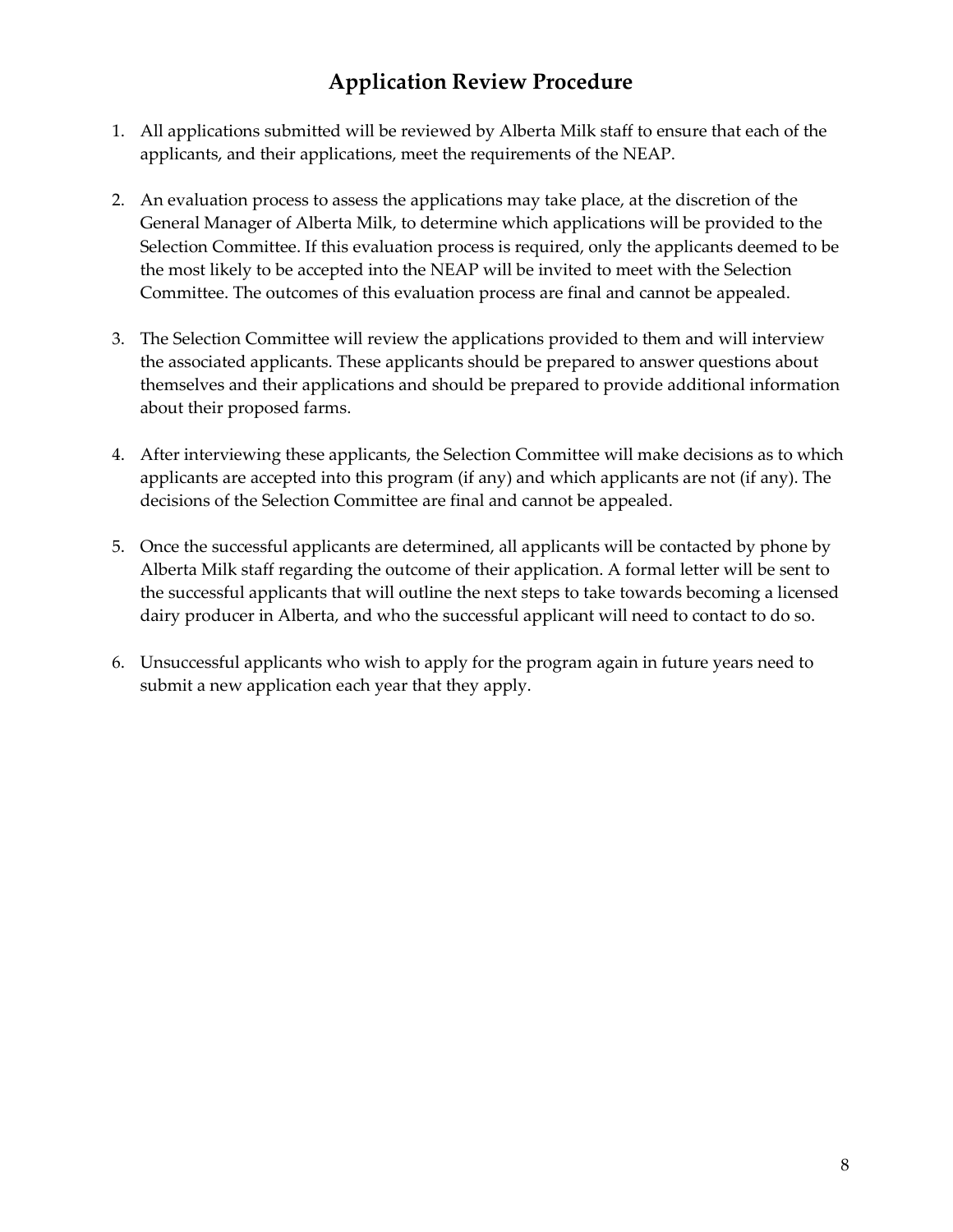## **Application Form**

Name of the Applicant(s) Farm and/or Corporation

| Name(s) of the Applicant(s)                                                                                                                                                                                                    |  |  |
|--------------------------------------------------------------------------------------------------------------------------------------------------------------------------------------------------------------------------------|--|--|
|                                                                                                                                                                                                                                |  |  |
|                                                                                                                                                                                                                                |  |  |
|                                                                                                                                                                                                                                |  |  |
|                                                                                                                                                                                                                                |  |  |
|                                                                                                                                                                                                                                |  |  |
|                                                                                                                                                                                                                                |  |  |
| Postal Code                                                                                                                                                                                                                    |  |  |
|                                                                                                                                                                                                                                |  |  |
| Fax Number The Company of the Company of the Company of the Company of the Company of the Company of the Company of the Company of the Company of the Company of the Company of the Company of the Company of the Company of t |  |  |
| E-Mail Address(es)<br><u>E</u> -Mail Address(es)                                                                                                                                                                               |  |  |

Provide detail on any family relationships between any of the applicant(s) and any owners of, or signing authorities of, operating dairy farms in Alberta or any other jurisdictions: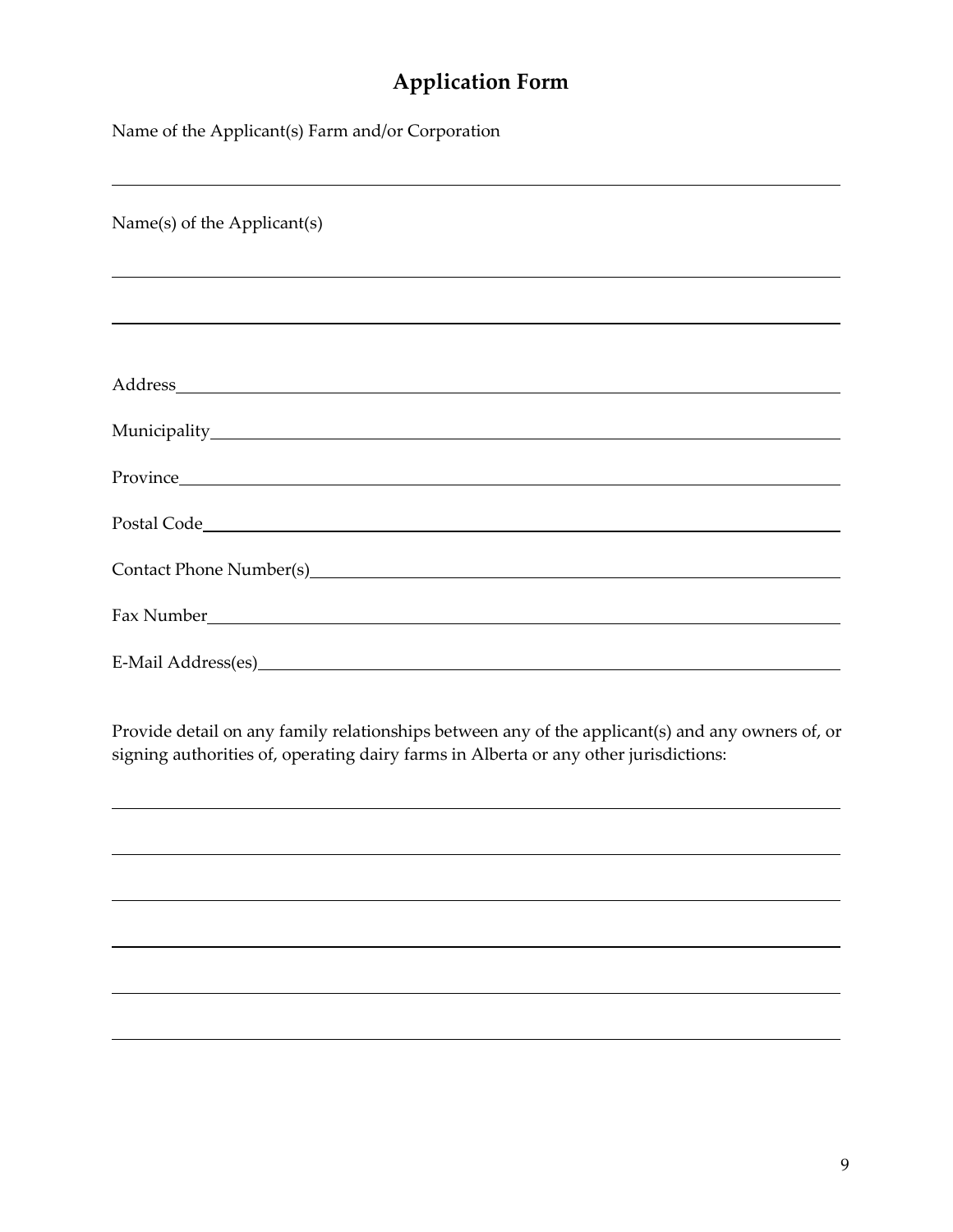## **Application Form (Continued)**

| Please confirm that your application meets the application requirements:                                                                                                                                    |      | Yes | N <sub>o</sub> |
|-------------------------------------------------------------------------------------------------------------------------------------------------------------------------------------------------------------|------|-----|----------------|
| Are all of the applicants Canadian citizens or permanent residents?                                                                                                                                         |      |     |                |
| Have all of the applicants been residents of Alberta for at least one year prior<br>to the application deadline, and have they each filed at least one Alberta<br>personal tax return?                      |      |     |                |
| Are all of the applicants at least 18 years of age?                                                                                                                                                         |      |     |                |
| Have any of the applicants ever been a licensed dairy farmer in Canada or<br>have any of the applicants ever owned a dairy farm?                                                                            |      |     |                |
| Have the applicant(s) included a detailed Description of Operations?                                                                                                                                        |      |     |                |
| Have the applicant(s) included a detailed Description of Facilities?                                                                                                                                        |      |     |                |
| Have the applicant(s) included a detailed Two-Year Business Plan to<br>demonstrate the short-term viability of the business?                                                                                |      |     |                |
| Have the applicant(s) included a basic Ten-Year Business Plan to<br>demonstrate the long-term viability of the business?                                                                                    |      |     |                |
| Have the applicant(s) included a Risk Mitigation Plan?                                                                                                                                                      |      |     |                |
| Have the applicant(s) included a Signed Conditional Letter of Approval from<br>A Financial Institution indicating their satisfaction the business plan and<br>their willingness to finance this dairy farm? |      |     |                |
| Have the applicant(s) declared all of their family relationships with any<br>owners of, or signing authorities of, operating dairy farms in Alberta:                                                        |      |     |                |
| Declaration: The undersigned certify the information contained in this application is complete,<br>true, and correct in all respects.                                                                       |      |     |                |
| _Signature__<br>Name                                                                                                                                                                                        | Date |     |                |

| Signature<br>Date |  | Name |
|-------------------|--|------|
|-------------------|--|------|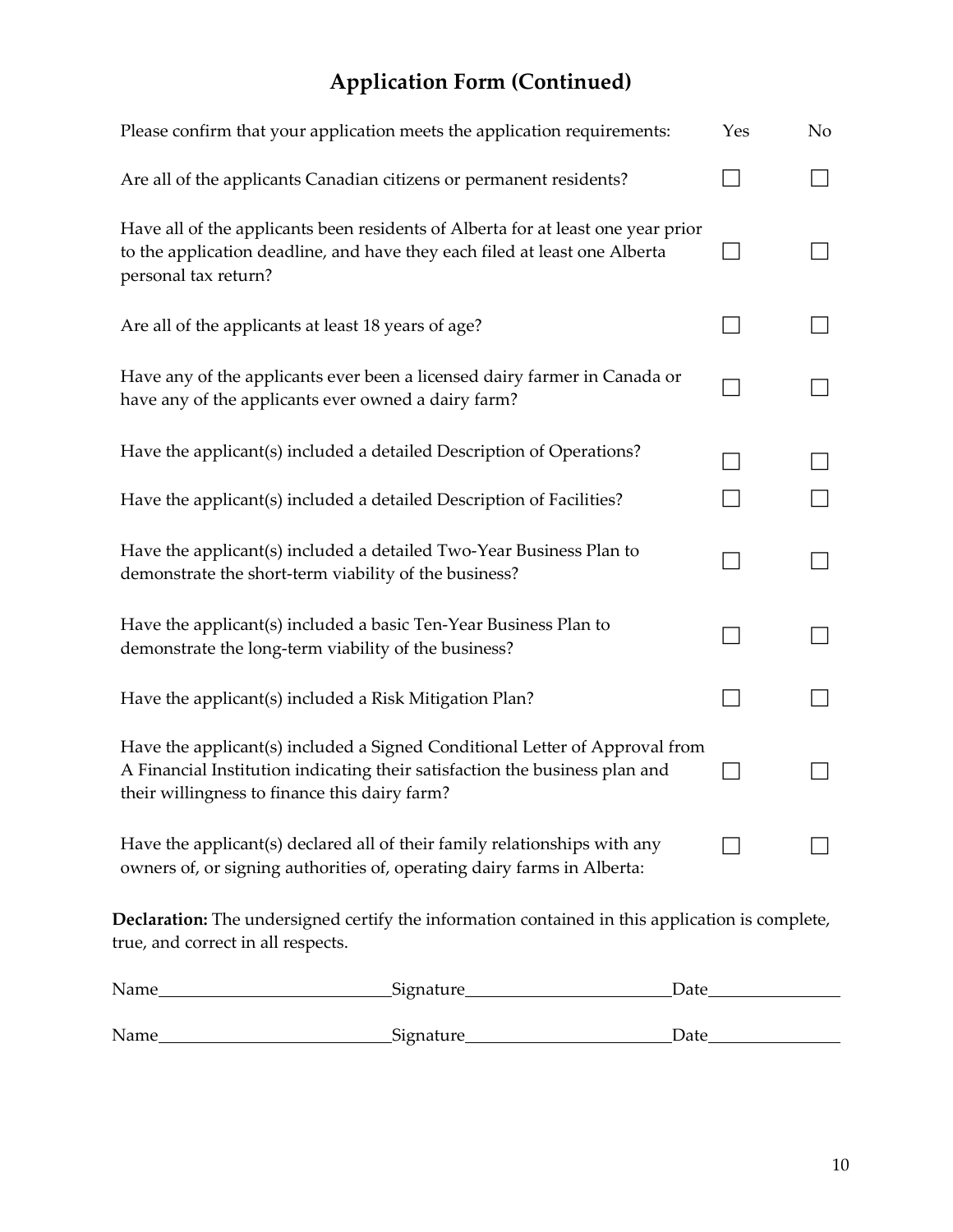#### **Application Form (Continued)**

I, 1. 1. The same contract a methorize Alberta Milk, its agents or assigns, to use my authorize Alberta Milk, its agents or assigns, to use my name, photographs, and general information about me upon acceptance into the NEAP. I understand that this information may be used in advertising, public relations, or marketing materials. Under no circumstances will Alberta Milk share confidential information, such as income, address, or contact information with third parties because of this authorization. I understand that I may withdraw this permission at any time by contacting Alberta Milk. If I withdraw this permission during my participation in the NEAP, it will be considered a request to exit the NEAP, and as such, I will cease to receive the benefits this program confers.

| Name | Signature | Date |  |
|------|-----------|------|--|
|      |           |      |  |
|      |           |      |  |
| Name | Signature | Date |  |

Any individuals who have a strong personal objection to having images of himself or herself taken or used in this manner, but who wish to apply for this program, nonetheless, should contact Alberta Milk. In exceptional circumstances, this requirement may be waived at the discretion of Alberta Milk staff.

#### **How to submit your application**

- 1. Completed applications can be submitted via E-mail (preferred) as attachment in Portable Document Format (PDF) to [NewEntrant@albertamilk.com](mailto:NewEntrant@albertamilk.com)
- 2. Alternatively, printed and bound copies could be mailed to Alberta Milk's office at the address below or submitted in-person at the reception.

Attn: New Entrant Coordinator Alberta Milk 1303-91 Street SW. Edmonton, AB. T6X 1H1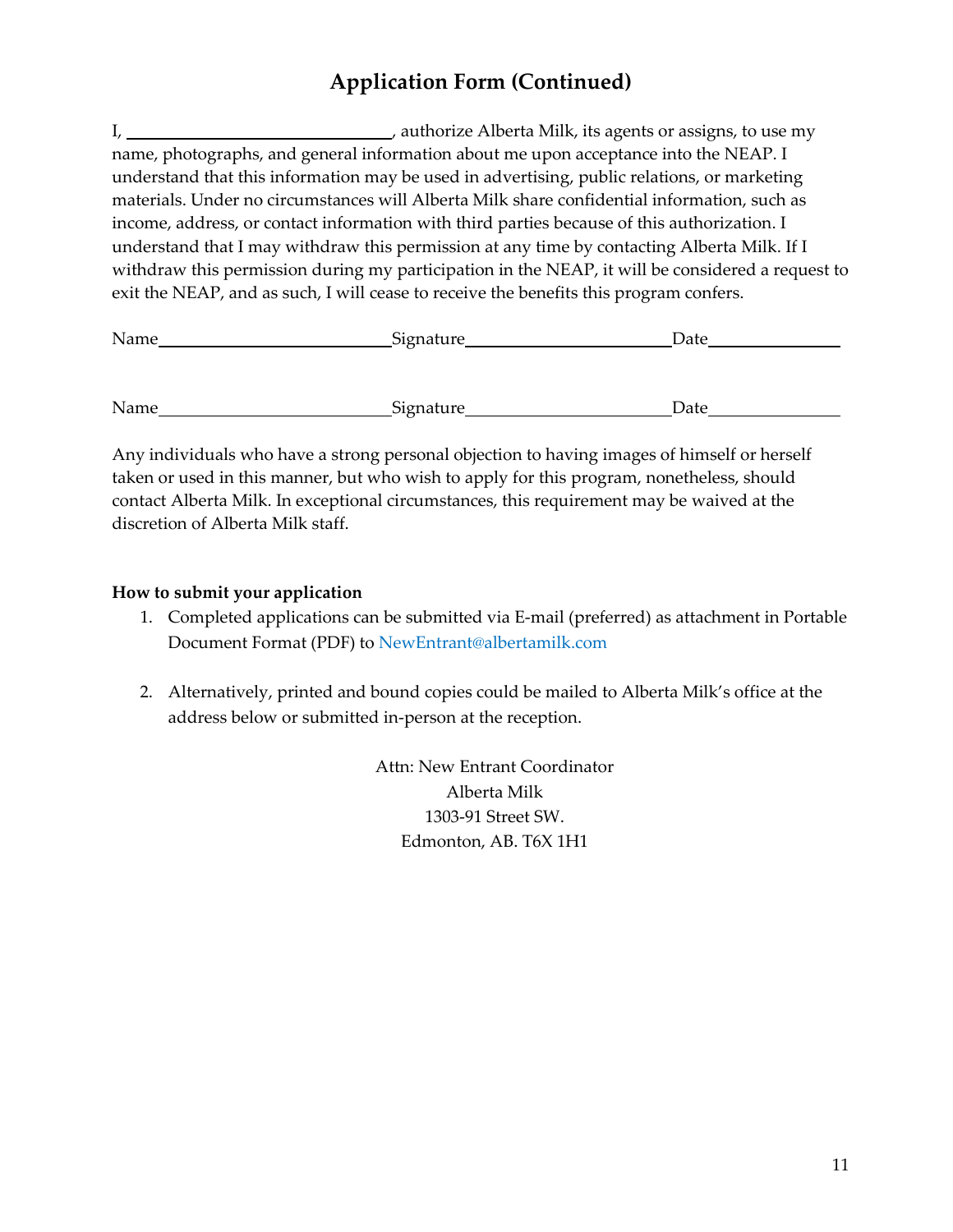#### **Application Review Scorecard**

To assist the individuals evaluating the applications to determine which applicants are best suited for acceptance into the NEAP, this scorecard is provided to each person evaluating the applications. The use of this scorecard by individuals evaluating the applications is optional.

1. Based on the Description of Operations, provide a score for each of the following:

| a)           | The applicant(s) have a strong vision for their dairy farm and have clearly demonstrated their |                                                                                          |                |          |                |
|--------------|------------------------------------------------------------------------------------------------|------------------------------------------------------------------------------------------|----------------|----------|----------------|
|              | passion for the dairy industry.                                                                |                                                                                          |                |          |                |
|              | Strongly                                                                                       | Somewhat                                                                                 | Neutral        | Somewhat | Strongly       |
|              | Disagree                                                                                       | Disagree                                                                                 |                | Agree    | Agree          |
|              |                                                                                                |                                                                                          | 2              | З        | 4              |
|              |                                                                                                | b) The applicant(s) level of experience with operating a dairy business appears to be:   |                |          |                |
|              | Very Low                                                                                       | Low                                                                                      | Medium         | High     | Very High      |
|              | $\Omega$                                                                                       | $\mathbf{1}$                                                                             | $\overline{2}$ | 3        | $\overline{4}$ |
| $\mathbf{C}$ |                                                                                                | The applicant(s) have carefully outlined their plan for day-to-day operations, including |                |          |                |
|              |                                                                                                | which team members will be doing which tasks.                                            |                |          |                |
|              | Strongly                                                                                       | Somewhat                                                                                 | Somewhat       | Strongly |                |
|              | <b>Disagree</b>                                                                                | Disagree                                                                                 | Agree          | Agree    |                |
|              | $\overline{0}$                                                                                 |                                                                                          | 2              | 3        |                |
|              |                                                                                                | d) The applicant(s) have a mentor with applicable experience.                            |                |          |                |
|              | N <sub>o</sub>                                                                                 | Yes                                                                                      |                |          |                |
|              | 0                                                                                              | $\overline{2}$                                                                           |                |          |                |
| e)           |                                                                                                | The applicant(s) will receive other sources of income while starting their dairy farm.   |                |          |                |
|              | No                                                                                             | Yes                                                                                      |                |          |                |
|              | $\overline{0}$                                                                                 | $\overline{2}$                                                                           |                |          |                |
| f            |                                                                                                | The applicant(s) are committed to employing multiple information management systems.     |                |          |                |
|              | N <sub>o</sub>                                                                                 | Yes                                                                                      |                |          |                |
|              | $\overline{0}$                                                                                 | $\overline{2}$                                                                           |                |          |                |
|              |                                                                                                | 2. Based on the Description of Facilities, provide a score for each of the following:    |                |          |                |
|              |                                                                                                |                                                                                          |                |          |                |
| a)           |                                                                                                | The applicant(s) have provided an adequate description of the farm and its location.     |                |          |                |
|              | No                                                                                             | Yes                                                                                      |                |          |                |
|              | $\mathbf{0}$                                                                                   | $\overline{2}$                                                                           |                |          |                |
|              |                                                                                                | b) The applicant(s) planned facilities appear to be appropriate.                         |                |          |                |
|              | N <sub>o</sub>                                                                                 | Yes                                                                                      |                |          |                |
|              | $\boldsymbol{0}$                                                                               | $\overline{2}$                                                                           |                |          |                |
|              |                                                                                                |                                                                                          |                |          |                |
|              |                                                                                                | 3. Based on the Two-Year Business Plan, provide a score for the following:               |                |          |                |

a) Based on the applicant(s) projection of expenses and income, as well as the information

provided in the balance sheets and cash flow statements, the dairy farm appears to be financially viable.